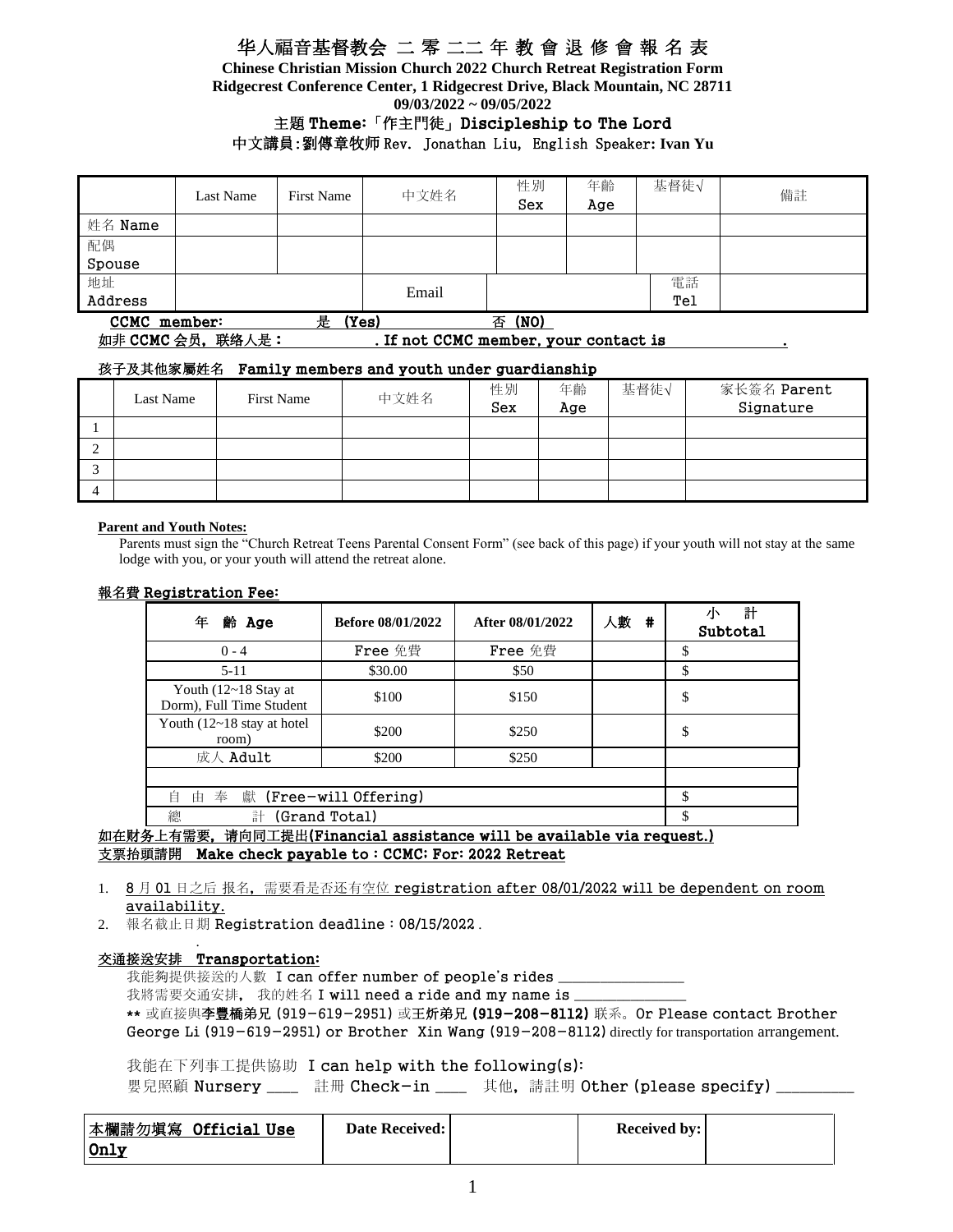**Chinese Christian Mission Church 2022 Church Retreat Registration Form Ridgecrest Conference Center, 1 Ridgecrest Drive, Black Mountain, NC 28711 09/03/2022 ~ 09/05/2022**

主題 Theme:「作主門徒」Discipleship to The Lord

| 中文講員:劉傳章牧师 Rev. Jonathan Liu, English Speaker: Ivan Yu |  |  |
|--------------------------------------------------------|--|--|
|                                                        |  |  |

| Consent Form signed: | Check # | Amount \$: |  |
|----------------------|---------|------------|--|
| 備註 Note:             |         |            |  |

# **CCMC Church Retreat Parental Consent Form**

I, the undersigned, give permission for (please print name)

\_\_\_\_\_\_\_\_\_\_\_\_\_\_\_\_\_\_\_\_\_\_\_\_\_\_\_\_\_\_\_\_\_\_\_\_\_\_\_\_\_\_\_\_\_\_\_\_\_\_\_\_\_\_\_\_\_\_\_\_\_\_\_\_\_\_\_\_\_\_\_ to attend the Chinese Christian Mission Church of North Carolina (CCMC) retreat at **Ridgecrest**  Conference Center, 1 Ridgecrest Drive, Black Mountain, NC 28711 on 09/03  $\degree$  09/05, 2022. I understand that adequate supervision will be provided. I am also expecting proper behavior from my child and will not hold CCMC staff or volunteers responsible for any harm or injury due to the inappropriate actions of my child. I understand that my child will be told not to leave the designated premises of the Grounds for CCMC Teens group use without permission and staff supervision. I also understand that my child will be warned not to play with dangerous items such as fire, poisons, firecrackers, firearms, and the like. I expect my child to act as if he/she was living under supervision for the duration of the trip. In the event of an injury or illness, I give permission for those in charge to take any steps necessary to stop bleeding, and to administer first aid. I also consent to emergency x-ray examination, anesthetic, medical, dental, or surgical diagnosis, treatment, hospital care, the administration of drugs or specialized supervision upon advice of a duly licensed physician and/or surgeon.

| In the event of an emergency, please contact |  |
|----------------------------------------------|--|
|----------------------------------------------|--|

| Rel<br>า ไวรท<br>ாய்வாட | _____ | . |  | A. |  |
|-------------------------|-------|---|--|----|--|
|-------------------------|-------|---|--|----|--|

My child's health insurance and policy # \_\_\_\_\_\_\_\_\_\_\_\_\_\_\_\_\_\_\_\_\_\_\_\_\_\_\_\_\_ (Optional)

\_\_\_\_\_\_\_\_\_\_\_\_\_\_\_\_\_\_\_\_\_\_\_\_\_\_\_\_\_\_\_\_\_\_\_\_\_\_\_ \_\_\_\_\_\_\_\_\_\_\_\_\_\_

Signature of parent or guardian Date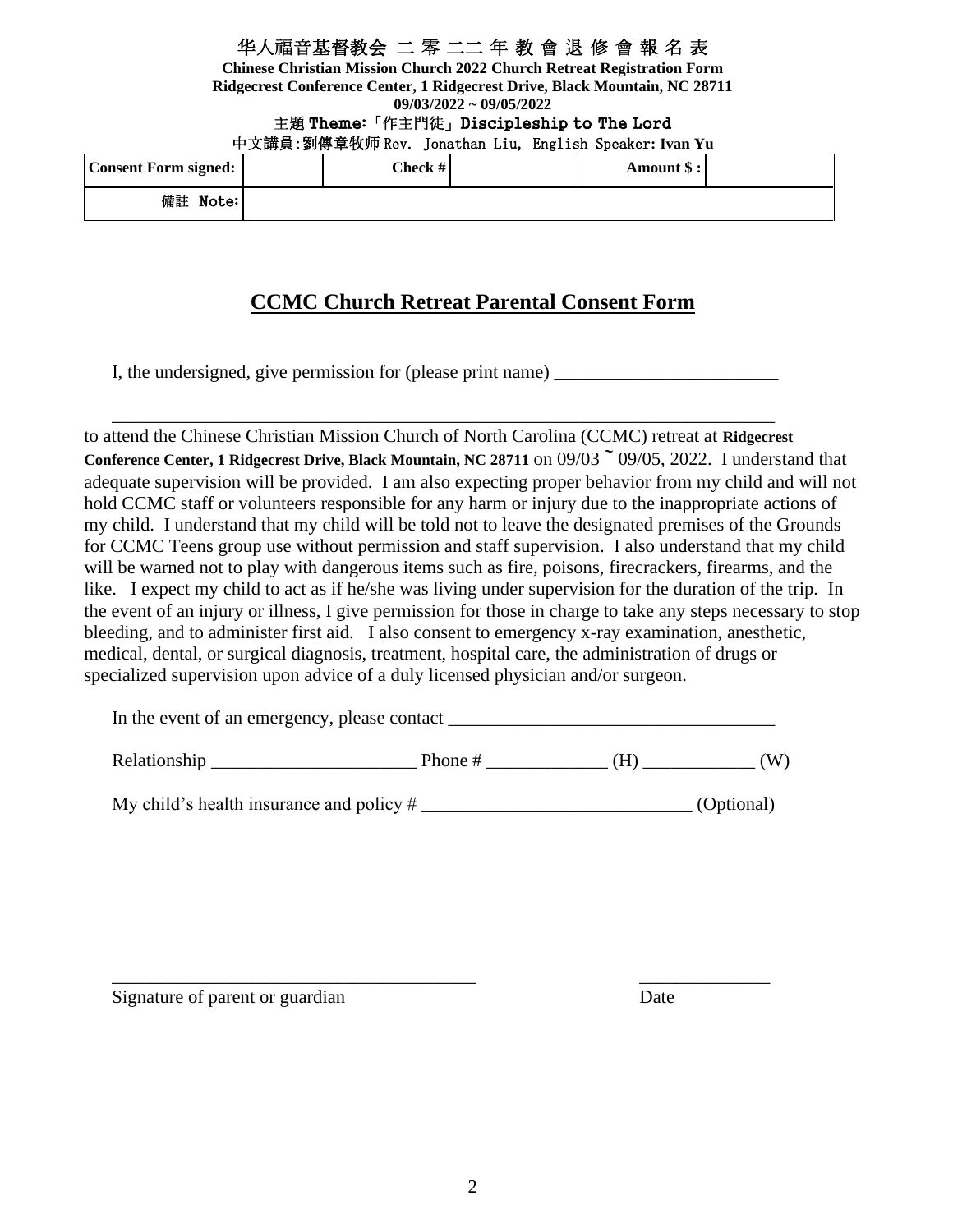**Chinese Christian Mission Church 2022 Church Retreat Registration Form Ridgecrest Conference Center, 1 Ridgecrest Drive, Black Mountain, NC 28711 09/03/2022 ~ 09/05/2022**

主題 Theme:「作主門徒」Discipleship to The Lord

中文講員:劉傳章牧师 Rev. Jonathan Liu, English Speaker**: Ivan Yu** 

# 程 序 Program

| 日期 Date             | 时间 Time                    | 成人节目 (中文)     | <b>English Program (English)</b>          |
|---------------------|----------------------------|---------------|-------------------------------------------|
| $9/03$ (Sat)<br>星期六 | 13:30-15:30                | 旅途平安/注册报到     | Safe trip / Check in                      |
|                     | $15:30 - 17:00$            | 破冰游戏, 分组祷告    | ice break                                 |
|                     | $17:30 - 19:00$            | 晚餐            | Dinner                                    |
|                     | $19:30 - 21:00$            | 崇拜/信息<br>(1)  | Worship / Message (1)                     |
|                     | $21:15 - 22:00$            | 團契            | Fellowship                                |
|                     | 22:30                      | 熄燈            | Good Night                                |
|                     | 06:30                      | 起床            | Good Morning                              |
| 09/04 (Sun)<br>星期日  | $06:30 - 07:15$            | 灵修            | Devotion                                  |
|                     | $07:15 - 08:30$            | 早餐            | <b>Breakfast</b>                          |
|                     | $09:00 - 11:00$            | 联合崇拜/圣餐/信息(2) | Combined Worship / Message (2)            |
|                     | $11:10 - 12:00$            | 專題:主题(3)      | Workshop                                  |
|                     | $12:15 - 13:30$            | 午餐            | Lunch                                     |
|                     | $13:30 - 17:00$            | 游戏和自由活動       | Game and Free time                        |
|                     | $17:30 - 19:00$            | 晚餐            | Dinner                                    |
|                     | $19:30 - 21:00$            | 崇拜/信息(4)      | Worship / Message (4)                     |
|                     | $21:15 - 22:15$            | 煹火晚会          | Camp fire                                 |
|                     | 22:30                      | 熄燈            | Good Night                                |
|                     | 06:30                      | 起床            | <b>Good Morning</b>                       |
| 9/05(Mon)<br>星期一    | $06:30 - 07:15$            | 灵修            | Devotion                                  |
|                     | $07:15 - 08:30$            | 早餐            | <b>Breakfast</b>                          |
|                     | $\overline{09:}00 - 10:30$ | 崇拜/信息(5)      | $\overline{\text{Worship}}$ / Message (5) |
|                     | $10:40 - 11:30$            | 见证与回应         | Testimony & Response                      |
|                     | $11:30 - 11:45$            | 集体照像          | Group picture time                        |
|                     | $11:45-12:00$              | 结账            | Check out                                 |
|                     | $12:00-$                   | 回程平安          | Safe trip back                            |